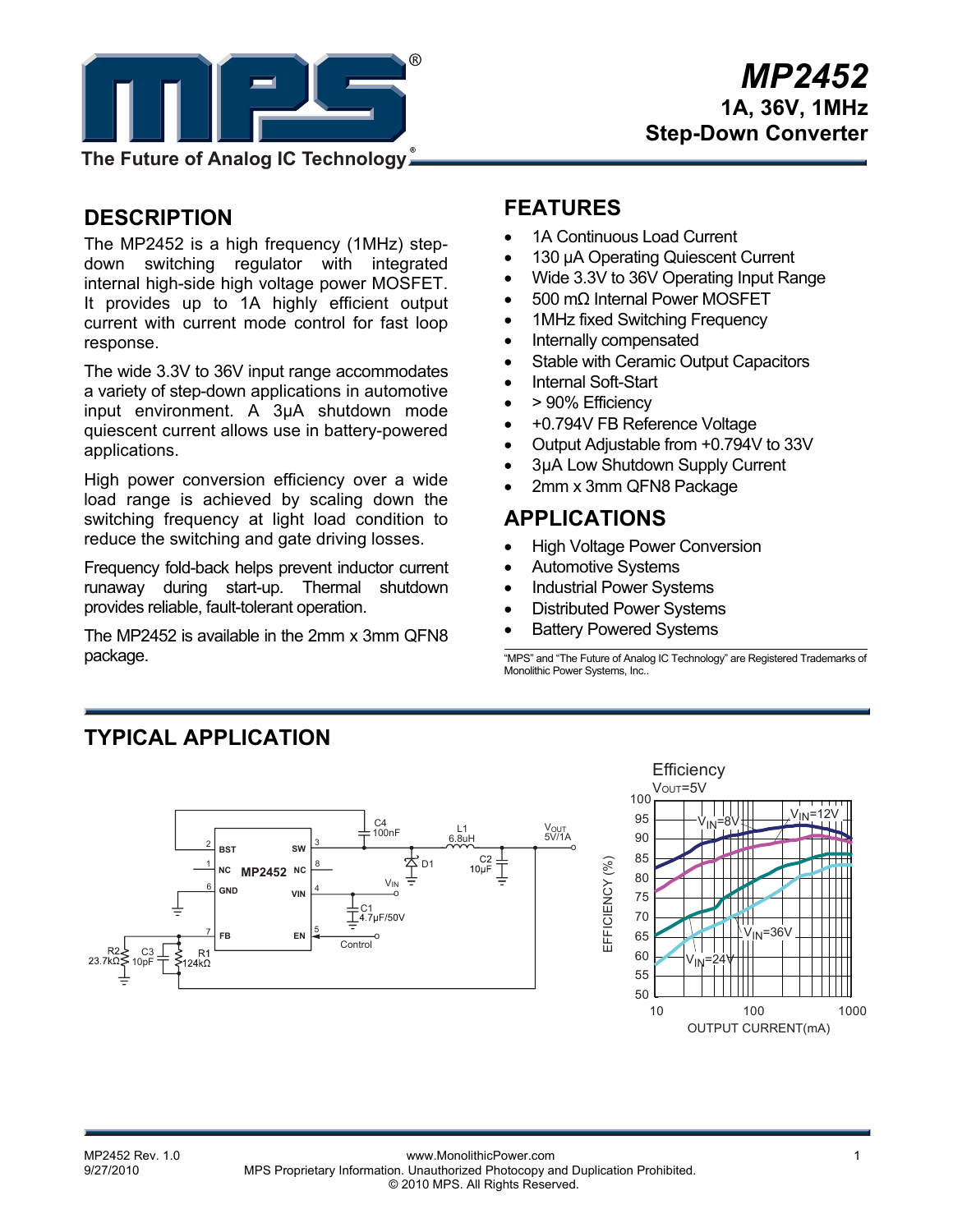

### **ORDERING INFORMATION**

| Part Number*<br>Package |                        | <b>Top Marking</b> | Temperature                         |  |
|-------------------------|------------------------|--------------------|-------------------------------------|--|
| MP2452DD                | $QFN8(2mm \times 3mm)$ | эr                 | $-40^{\circ}$ C to +85 $^{\circ}$ C |  |

\* For Tape & Reel, add suffix –Z (e.g. MP2452DD–Z). For RoHS compliant packaging, add suffix –LF (e.g. MP2452DD–LF–Z)



## **ABSOLUTE MAXIMUM RATINGS (1)**

| Switch Voltage $(V_{SW})$ –0.3V to $V_{IN}$ +0.3V         |  |
|-----------------------------------------------------------|--|
|                                                           |  |
|                                                           |  |
| Continuous Power Dissipation $(T_A = +25^{\circ}C)^{(2)}$ |  |
|                                                           |  |
|                                                           |  |
|                                                           |  |
| Storage Temperature -65°C to 150°C                        |  |

## *Recommended Operating Conditions* **(3)**

| Supply Voltage V <sub>IN</sub> 3.3V to 36V     |  |
|------------------------------------------------|--|
| Output Voltage V <sub>OUT</sub> +0.794V to 33V |  |
| Operating Temperature -40°C to +85°C           |  |

# *Thermal Resistance* **(4)** *θJA θJC*

| QFN8(2mmx3mm) 55  12  °C/W |  |  |
|----------------------------|--|--|
|----------------------------|--|--|

#### **Notes:**

- 1) Exceeding these ratings may damage the device.
- 2) The maximum allowable power dissipation is a function of the maximum junction temperature  $T_J$  (MAX), the junction-toambient thermal resistance  $\theta_{JA}$ , and the ambient temperature TA. The maximum allowable continuous power dissipation at any ambient temperature is calculated by  $P_D$  (MAX) = (T<sub>J</sub>  $(MAX)-T_A)/\theta_{JA}$ . Exceeding the maximum allowable power dissipation will cause excessive die temperature, and the regulator will go into thermal shutdown. Internal thermal shutdown circuitry protects the device from permanent damage.
- 3) The device is not guaranteed to function outside of its operating conditions.
- 4) Measured on JESD51-7, 4-layer PCB.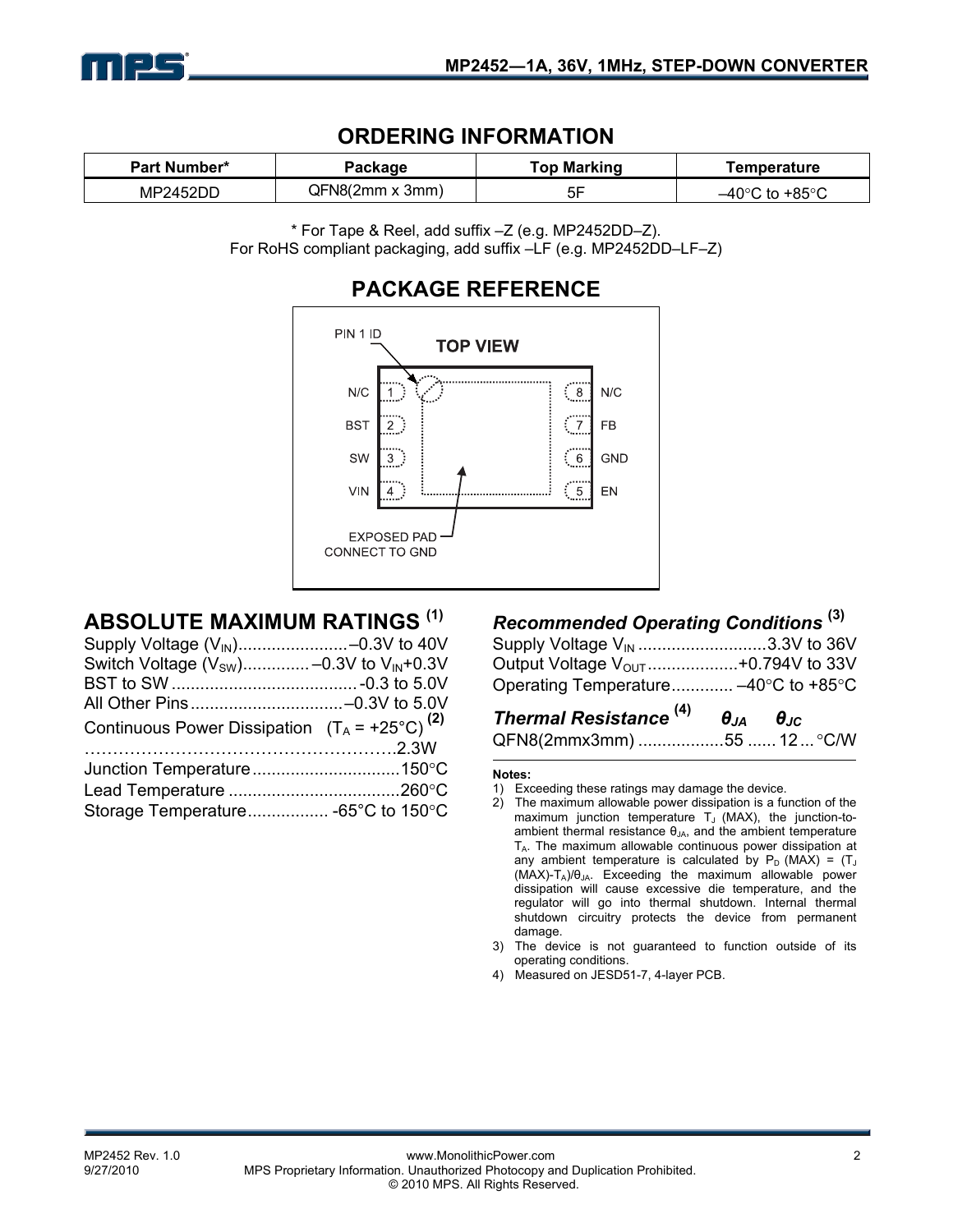

## **ELECTRICAL CHARACTERISTICS**

V<sub>IN</sub> = 12V, V<sub>EN</sub> = 2V, T<sub>A</sub>= 25°C, unless otherwise noted.

| <b>Parameter</b>               | <b>Condition</b>                       | Min   | <b>Typ</b> | Max   | <b>Units</b>    |
|--------------------------------|----------------------------------------|-------|------------|-------|-----------------|
| Feedback Voltage               | $4.0V < V_{IN} < 36V$                  | 0.778 | 0.794      | 0.810 | $\vee$          |
|                                | $3.3V < V_{IN} < 4.0V$                 | 0.770 | 0.794      | 0.818 | $\vee$          |
| Upper Switch On Resistance     | $V_{BST}$ - $V_{SW}$ =5V               |       | 500        |       | $m\Omega$       |
| <b>Upper Switch Leakage</b>    | $V_{EN}$ = 0V, $V_{SW}$ = 0V           |       | 0.1        | 1     | μA              |
| <b>Current Limit</b>           |                                        | 1.2   | 1.5        |       | A               |
| VIN UVLO Up Threshold          |                                        | 2.7   | 3.0        | 3.2   | $\vee$          |
| <b>VIN UVLO Hysteresis</b>     |                                        |       | 0.4        |       | $\vee$          |
| Soft-start time                | FB from 0 to 0.794V                    |       | 0.5        |       | ms              |
| <b>Oscillator Frequency</b>    |                                        | 800   | 1000       | 1200  | <b>kHz</b>      |
| Minimum Switch On Time         |                                        |       | 100        |       | ns              |
| <b>Shutdown Supply Current</b> | $V_{EN} = 0V$                          |       | 3          | 15    | μA              |
| Average Quiescent Supply       | No load, Not switching, $V_{FB} = 0.9$ |       | 130        |       | μA              |
| Current                        | No load, Switching                     |       | 220        |       | μA              |
| <b>Thermal Shutdown</b>        |                                        |       | 150        |       | $\rm ^{\circ}C$ |
| Enable Up Threshold            |                                        | 1.2   | 1.5        | 1.8   | $\vee$          |
| Enable Threshold Hysteresis    |                                        |       | 0.3        |       | $\vee$          |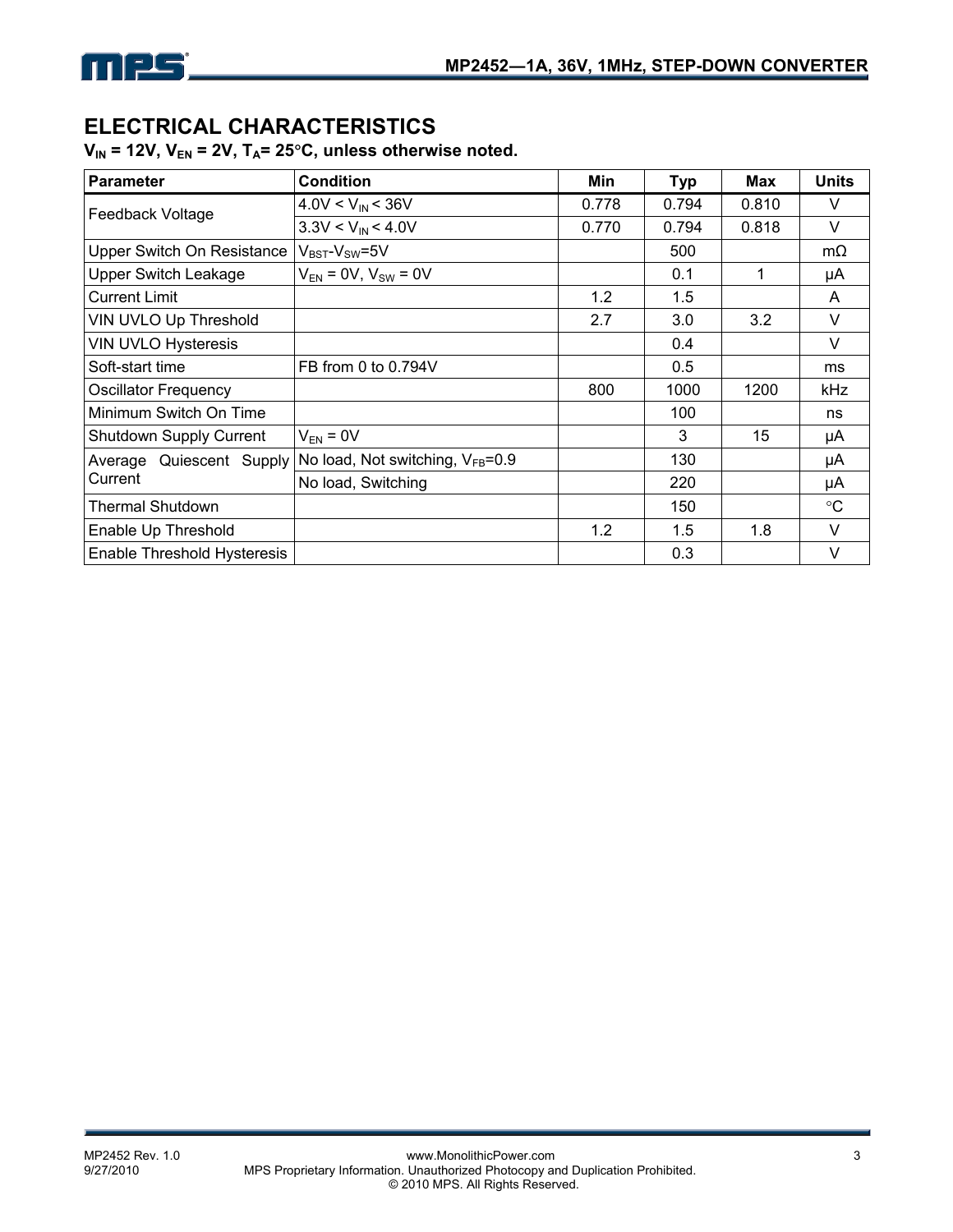

## **PIN FUNCTIONS**

| Pin#          | <b>Name</b>                    | <b>Description</b>                                                                                                                                                                                                             |
|---------------|--------------------------------|--------------------------------------------------------------------------------------------------------------------------------------------------------------------------------------------------------------------------------|
| $\mathcal{P}$ | <b>BST</b>                     | Bootstrap. This is the positive power supply for the internal floating high side MOSFET<br>driver. Connect a bypass capacitor between this pin and SW pin.                                                                     |
| 6             | GND,<br><b>EXPOSED</b><br>PAD. | Ground. Connected GND as close as possible to the output capacitor avoiding the<br>high current switch paths. Connect exposed pad to GND plane                                                                                 |
|               | FB.                            | Feedback. This is the input to the error amplifier. An external resistive divider<br>connected between the output and GND is compared to the internal +0.794V reference<br>to set the regulation voltage.                      |
| 5             | EN                             | Enable input. Pulling this pin below the specified threshold shuts the chip down. Pulling<br>it above the specified threshold enables the chip. Floating this pin shuts the chip down.                                         |
| 4             | <b>VIN</b>                     | Input Supply. This supplies power to all the internal control circuitry, both BS regulators<br>and the high side switch. Connect a decoupling capacitor to ground close to this pin as<br>possible to reduce switching spikes. |
| 3             | <b>SW</b>                      | Switch node. This is the output from the high-side switch. Connect a low $V_F$ Schottky<br>diode to ground close to this pin as possible to reduce switching spikes.                                                           |
| 1, 8          | N/C                            | No connect.                                                                                                                                                                                                                    |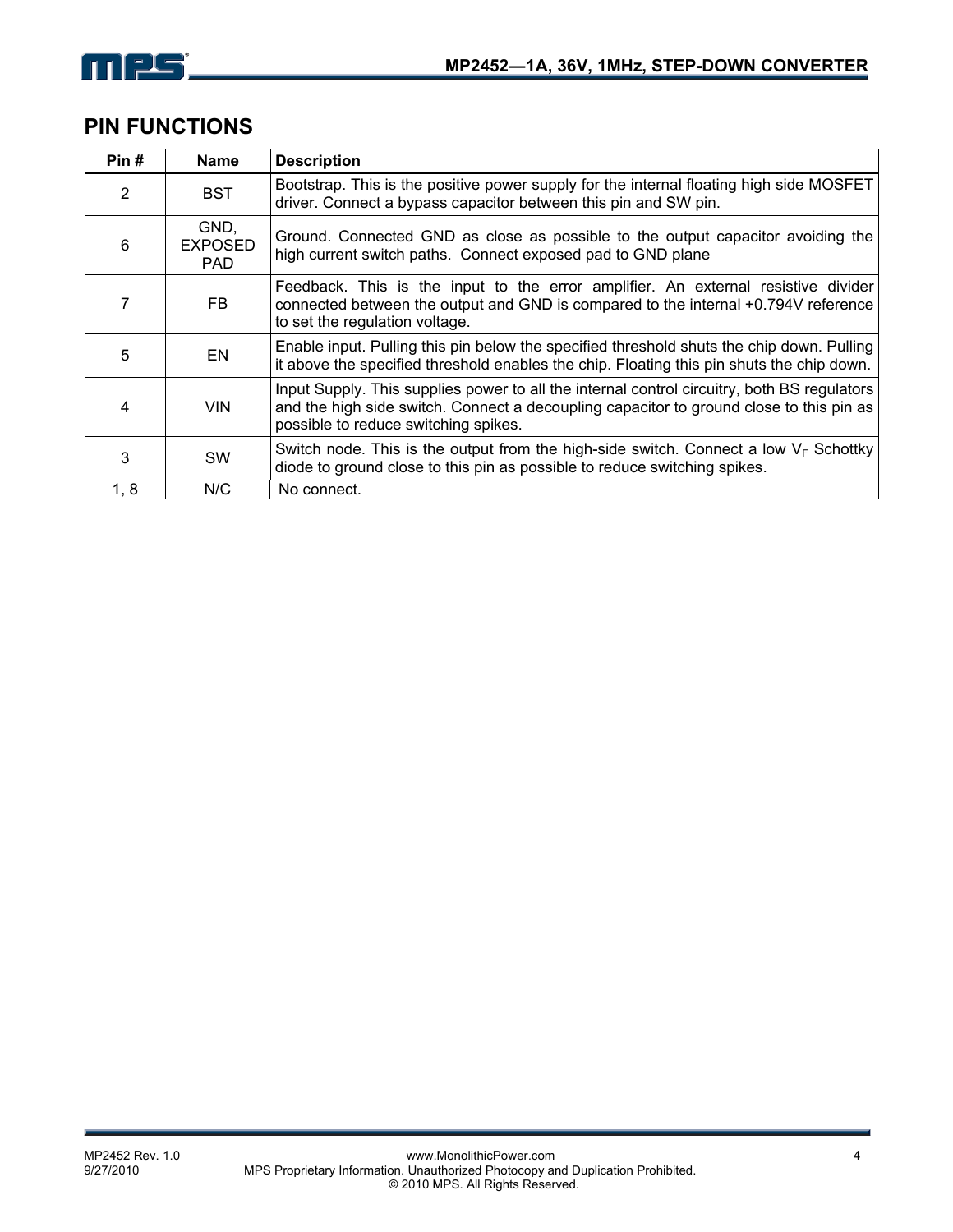

## **TYPICAL PERFORMANCE CHARACTERISTICS**

 $V_{IN}$  = 12V, C1 = 4.7µF, C2 = 10µF, L = 6.8µH and  $T_A$  = +25°C, unless otherwise noted.



MP2452 Rev. 1.0 <br>9/27/2010 MPS Proprietary Information. Unauthorized Photocopy and Duplication Prohibited. MPS Proprietary Information. Unauthorized Photocopy and Duplication Prohibited. © 2010 MPS. All Rights Reserved.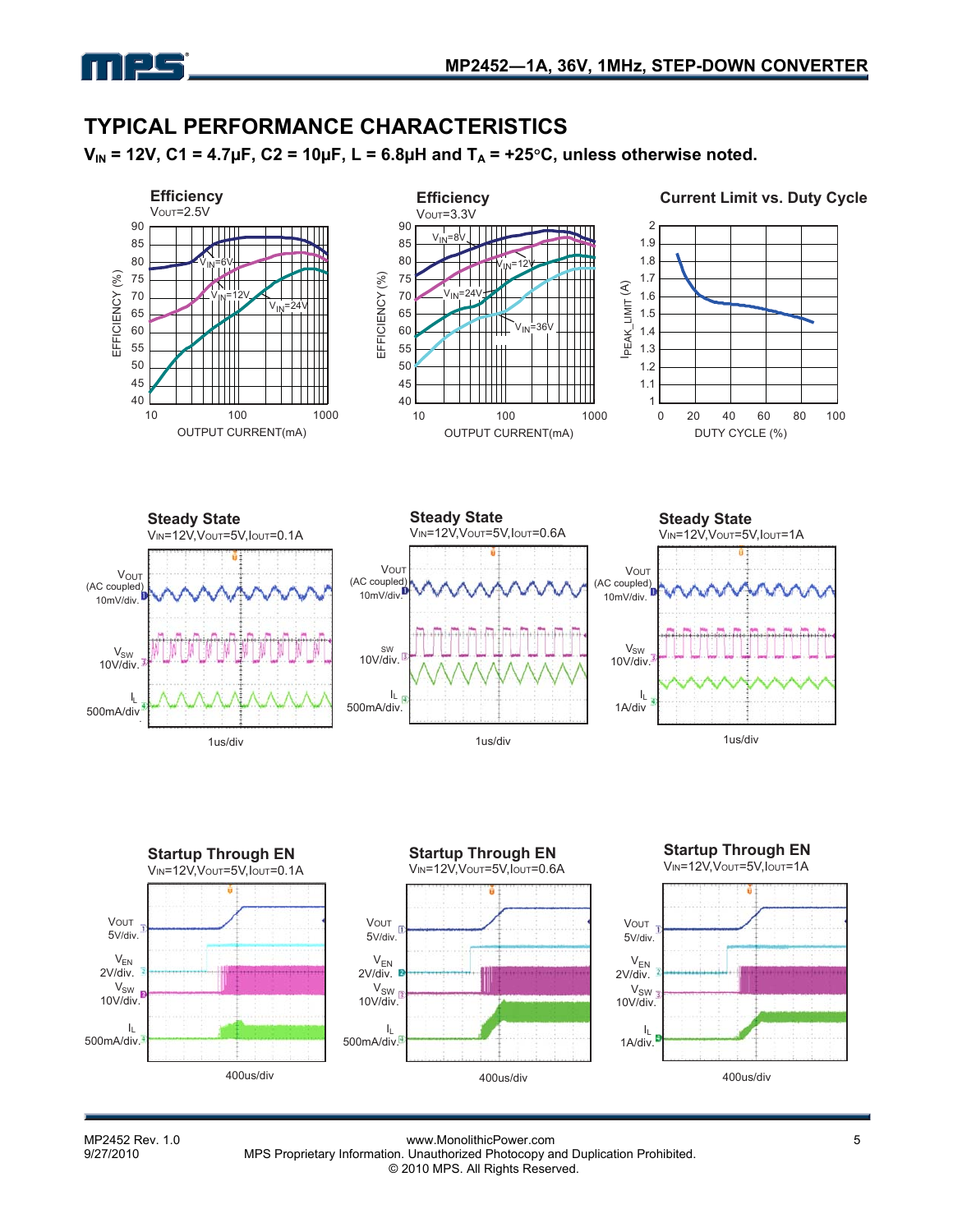

## **TYPICAL PERFORMANCE CHARACTERISTICS** *(continued)*

 $V_{IN}$  = 12V, C1 = 4.7µF, C2 = 10µF, L = 6.8µH and T<sub>A</sub> = +25°C, unless otherwise noted.



![](_page_5_Figure_5.jpeg)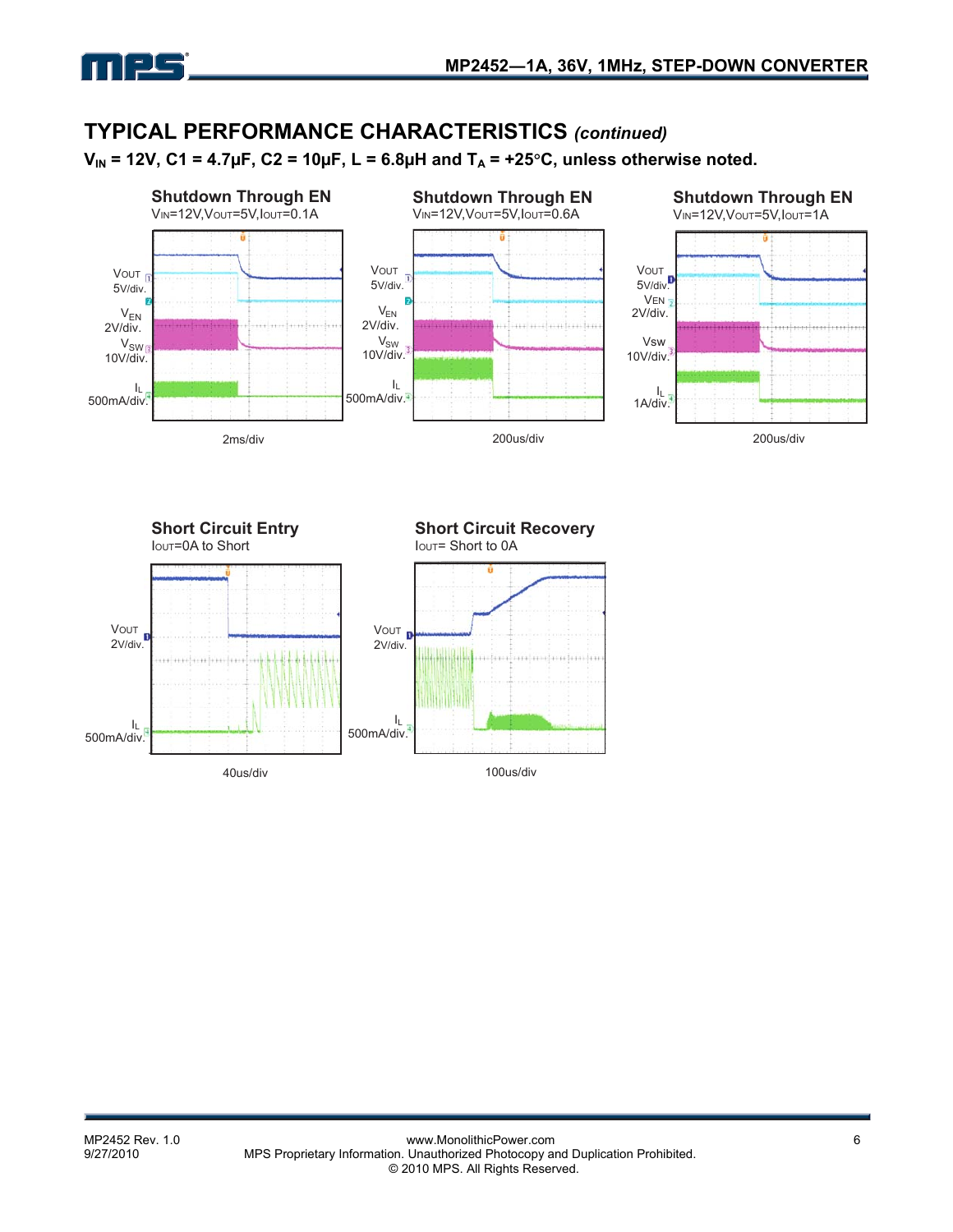![](_page_6_Picture_0.jpeg)

## **FUNCTION BLOCK DIAGRAM**

![](_page_6_Figure_3.jpeg)

**Figure 1—Function Block Diagram**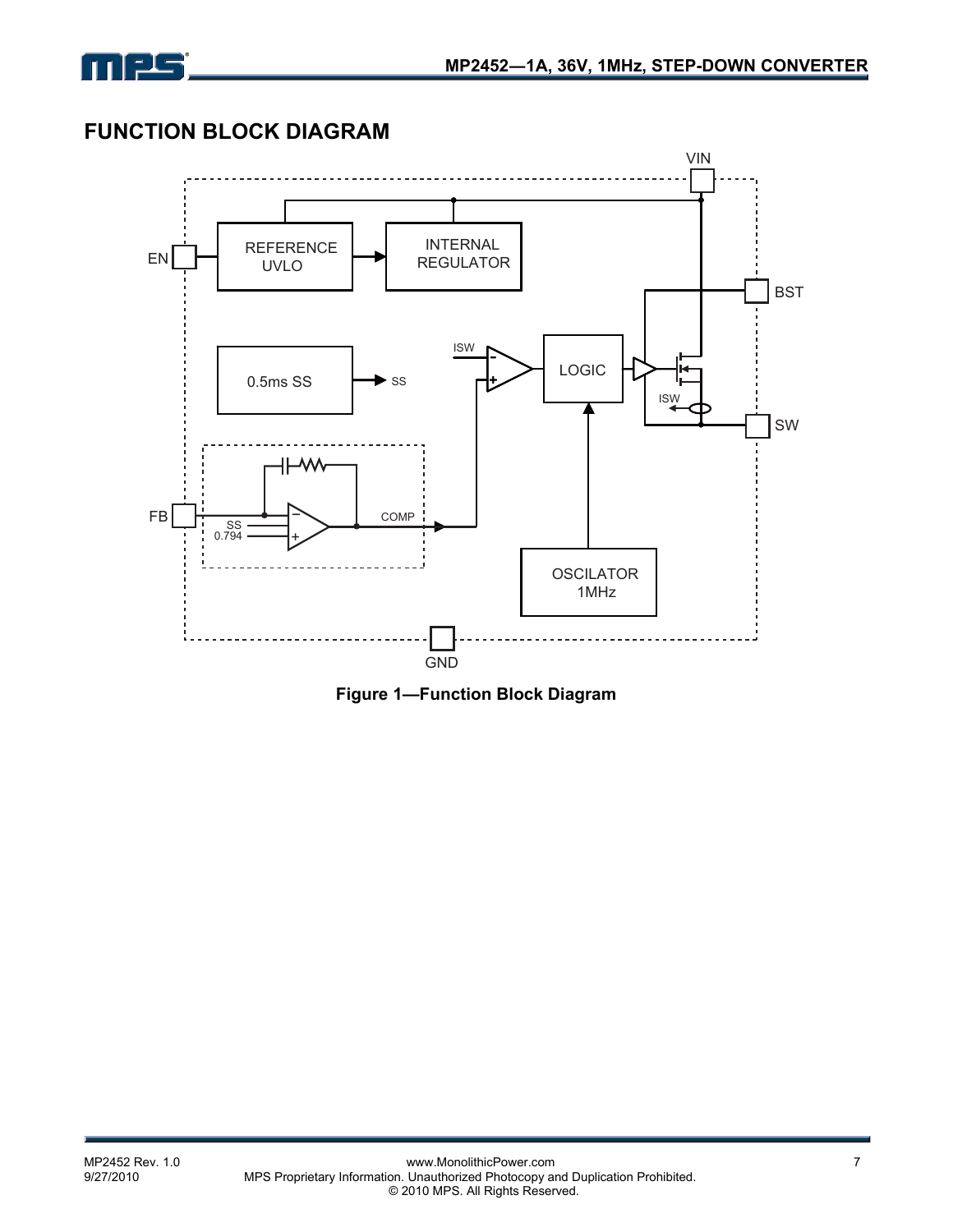![](_page_7_Picture_0.jpeg)

## **OPERATION**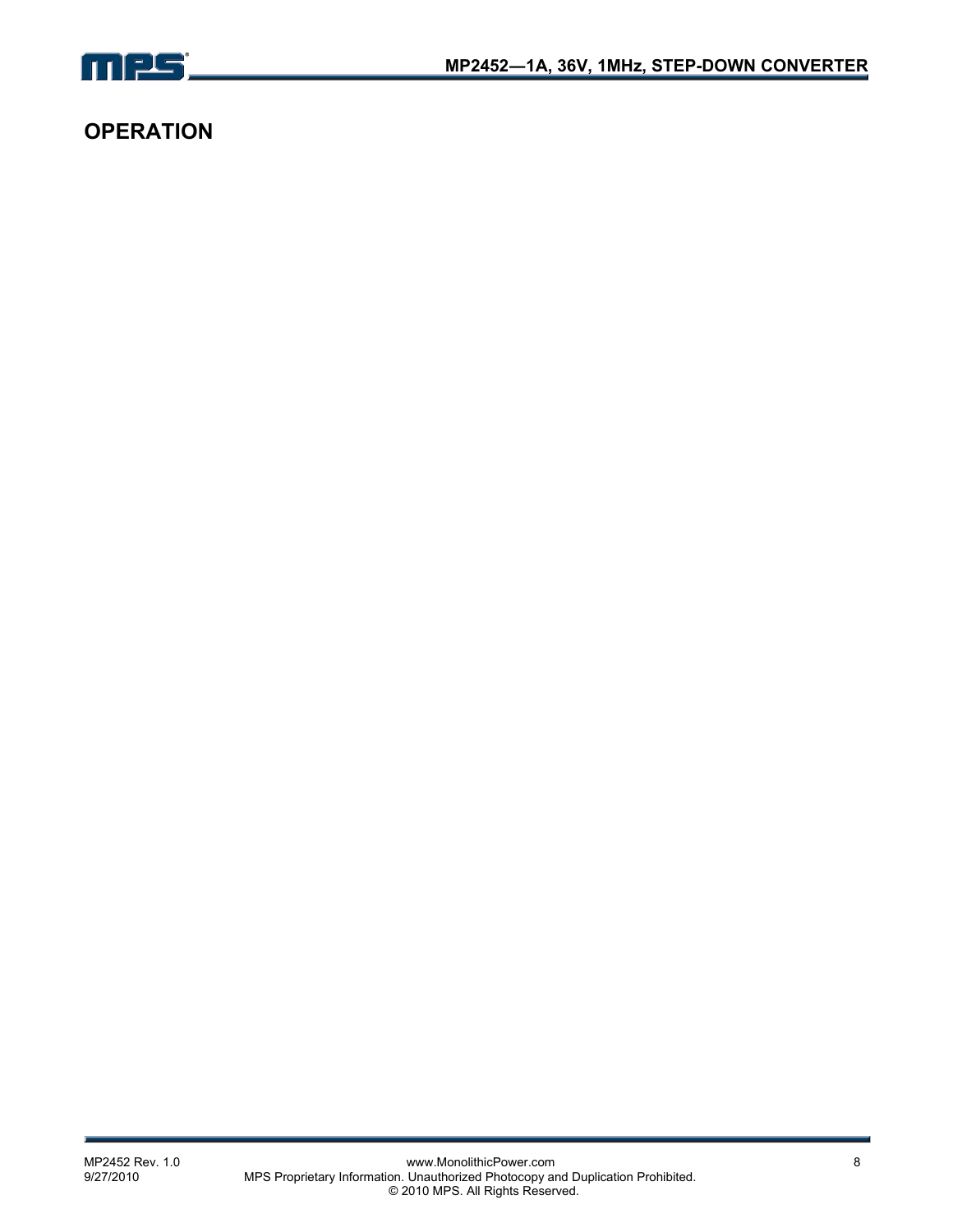![](_page_8_Picture_0.jpeg)

The MP2452 is a 1MHz, non-synchronous, stepdown switching regulator with integrated internal high-side high voltage power MOSFET. It provides internally compensated single 1A output with current mode control. It features wide input voltage range, internal soft-start control, and precision current limit. Its very low operational quiescent current suits it for battery powered applications.

### **PWM Control**

At moderate to high output current, the MP2452 operates in a fixed frequency, peak current control mode to regulate the output voltage. A PWM cycle is initiated by the internal clock. The power MOSFET is turned on and remains on until its current reaches the value set by COMP voltage. When the power switch is off, it remains off for at least 100ns before the next cycle starts

If, in one PWM period, the current in the power MOSFET does not reach COMP set current value, the power MOSFET remains on, saving a turn-off operation.

### **Pulse Skipping Mode**

At light load condition, the MP2452 goes into pulse skipping mode to improve light load efficiency. Pulse skipping decision is based on its internal COMP voltage. If COMP is lower than the internal sleep threshold, a PAUSE command is generated to block the turn-on clock pulse so the power MOSFET is not commanded ON subsequently, saving gate driving and switching losses. This PAUSE command also puts the whole chip into sleep mode, consuming very low quiescent current to further improve the light load efficiency.

When COMP voltage is higher than the sleep threshold, the PAUSE signal is reset so the chip is back into normal PWM operation. Every time when the PAUSE changes states from low to high, a turn-on signal is generated right away, turning on the power MOSFET.

#### **Error Amplifier**

The Error amplifier is composed of an internal OP-AMP with an R-C feedback network connected between its output node (internal COMP node) and its negative input node (FB). When FB is lower than its internal reference voltage (REF), the COMP output is then driven higher by the OP-AMP, causing higher switch peak current output hence more energy delivered to the output. Vise versus.

When connecting to the FB pin, normally there is a voltage divider composed of  $R_1$  and  $R_2$  where  $R_2$  is between FB and GND while  $R_1$  is between the voltage output node and FB.  $R_1$  serves also to control the gain of the error amplifier along with the internal compensation R-C network.

### **Internal Regulator**

Most of the internal circuitries are powered on by the 2.6V internal regulator. This regulator takes VIN input and operates in the full VIN range. When VIN is greater than 3.0V, the output of the regulator is in full regulation. When VIN is lower, the output degrades.

### **Enable Control**

The MP2452 has a dedicated enable control pin EN. When VIN>UVLO, the chip can be enabled and disabled by EN pin. This is a HIGH effective logic. Its trailing threshold is a consistent 1.2V. Its rising threshold is about 300mV higher. When floating, EN pin is internally pulled down to GND so the chip is disabled.

When EN is pulled down to 0V, the chip is put into the lowest shutdown current mode. When EN is higher than zero but lower than its rising threshold, the chip is still in shutdown mode but the shutdown current increases slightly.

### **Under Voltage Lockout (UVLO)**

VIN Under voltage lockout (UVLO) is implemented to protect the chip from operating at insufficient supply voltage. The UVLO rising threshold is about 3.0V while its trailing threshold is a consistent 2.6V.

#### **Internal Soft-start**

Reference type soft-start is implemented to prevent the converter output voltage from overshooting during startup. When the chip starts, the internal circuitry generates a soft-start voltage (SS) ramping up from 0V at a slow pace set by the soft-start time. When it is lower than the internal reference REF, SS overrides the REF so the error amplifier uses SS instead of REF as the reference. When SS is higher than REF, REF gains the control back.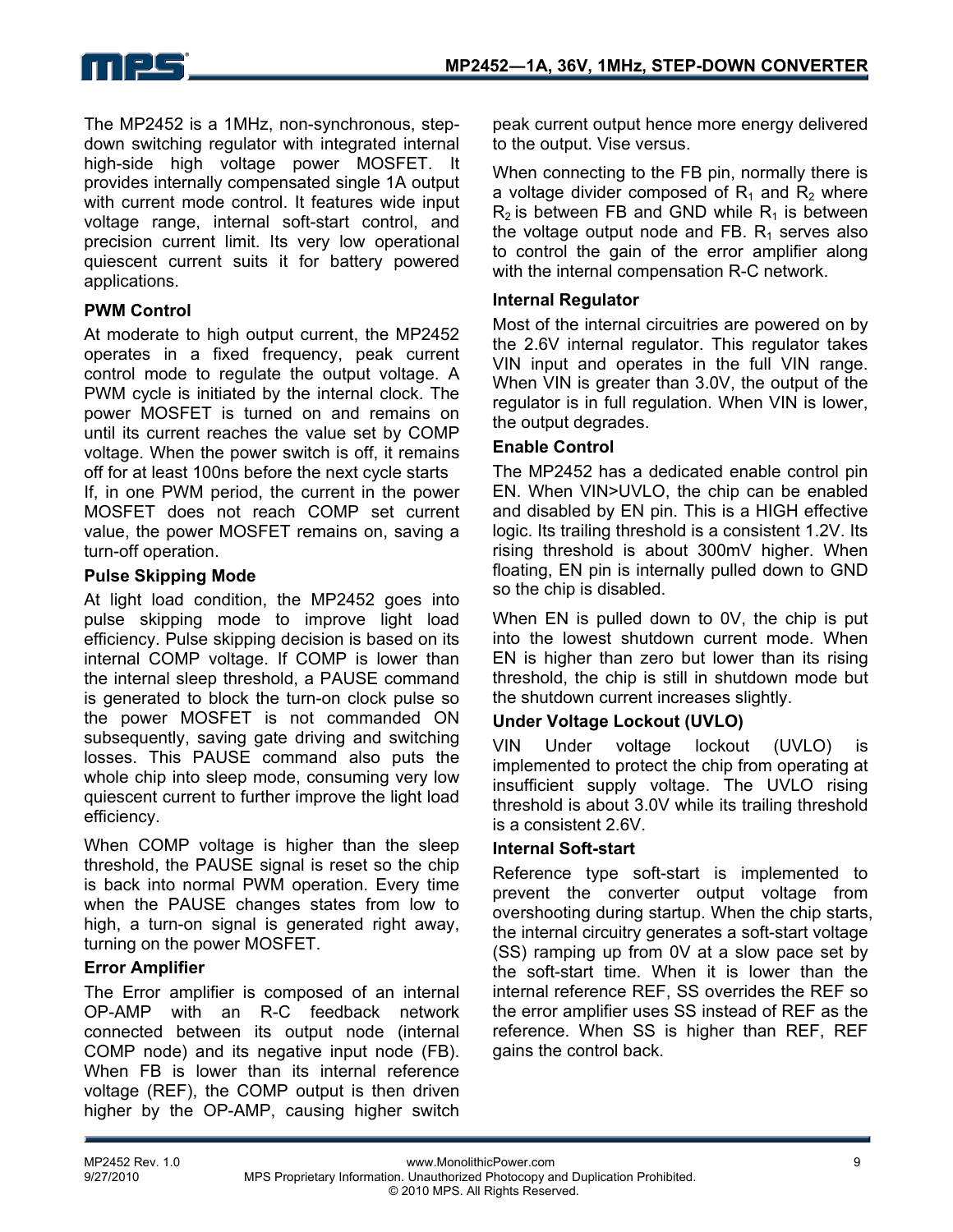SS is also associated with FB. Though SS can be much lower than FB, it can only be slightly higher than FB. If somehow FB is brought down, SS follows to track FB. This function is designed to accommodate the short-circuit recovery situation. When a short-circuit is removed, the SS ramps up as if it is a fresh soft-start process. This prevents output voltage overshoot.

### **Thermal Shutdown**

Thermal shutdown is implemented to prevent the chip from thermally running away. When the silicon die temperature is higher than its upper threshold, it shuts down the whole chip. When the temperature is lower than its lower threshold, thermal shutdown is gone so the chip is enabled again.

### **Floating Driver and Bootstrap Charging**

The floating power MOSFET driver is powered by an external bootstrap capacitor. This floating driver has its own UVLO protection. This UVLO's rising threshold is about 2.4V with a hysteresis of about 300mV. During this UVLO, the SS voltage of the controller is reset to zero. When the UVLO is removed, the controller follows soft-start process.

The bootstrap capacitor is charged and regulated to about 5V by the dedicated internal bootstrap regulator. When the voltage between BST and SW nodes is lower than its regulation, a PMOS pass transistor connected from VIN to BST is turned on. The charging current path is from VIN, BST and then to SW. External circuit should provide enough voltage headroom to facilitate the charging.

As long as VIN is sufficiently higher than SW, the bootstrap capacitor can be charged. When the power MOSFET is ON, VIN is about equal to SW so the bootstrap capacitor cannot be charged. When the external free wheeling diode is on, VIN to SW difference is the largest so it is the best period to charge. When there is no current in the inductor, SW equals to the output voltage VOUT so the difference between VIN and VOUT can be used to charge the bootstrap capacitor.

At higher duty cycle operation condition, the time period available to the bootstrap charging is less so the bootstrap capacitor may not be charged sufficiently.

In case the external circuit has not sufficient voltage and time to charge the bootstrap capacitor, extra external circuitry can be used to ensure the bootstrap voltage in normal operation region.

The floating driver's UVLO is not communicated to the controller.

The DC quiescent current of the floating driver is about 20uA. Make sure the bleeding current at SW node is at least higher than this number.

### **Current Comparator and Current Limit**

The power MOSFET current is accurately sensed via a current sense MOSFET. It is then fed to the high speed current comparator for the current mode control purpose. The current comparator takes this sensed current as one of its inputs. When the power MOSFET is turned on, the comparator is first blanked till the end of the turnon transition to dodge the noise. Then, the comparator compares the power switch current with COMP voltage. When the sensed current is higher than COMP voltage, the comparator outputs low, turning off the power MOSFET. The maximum current of the internal power MOSFET is internally limited cycle by cycle.

### **Startup and Shutdown**

If both VIN and EN are higher than their appropriate thresholds, the chip starts. The reference block starts first, generating stable reference voltage and currents and then the internal regulator is enabled. The regulator provides stable supply for the rest circuitries.

While the internal supply rail is up, an internal timer holds the power MOSFET OFF for about 50us to blank the startup glitches. When the internal soft-start block is enabled, it first holds its SS output low to ensure the rest circuitries are ready and then slowly ramps up.

Three events shut down the chip: EN low, VIN low, thermal shutdown. In the shutdown procedure, the signaling path is blocked first to avoid any fault triggering. COMP voltage and the internal supply rail are pulled down then. The floating driver is not subject to this shutdown command but its charging path is disabled.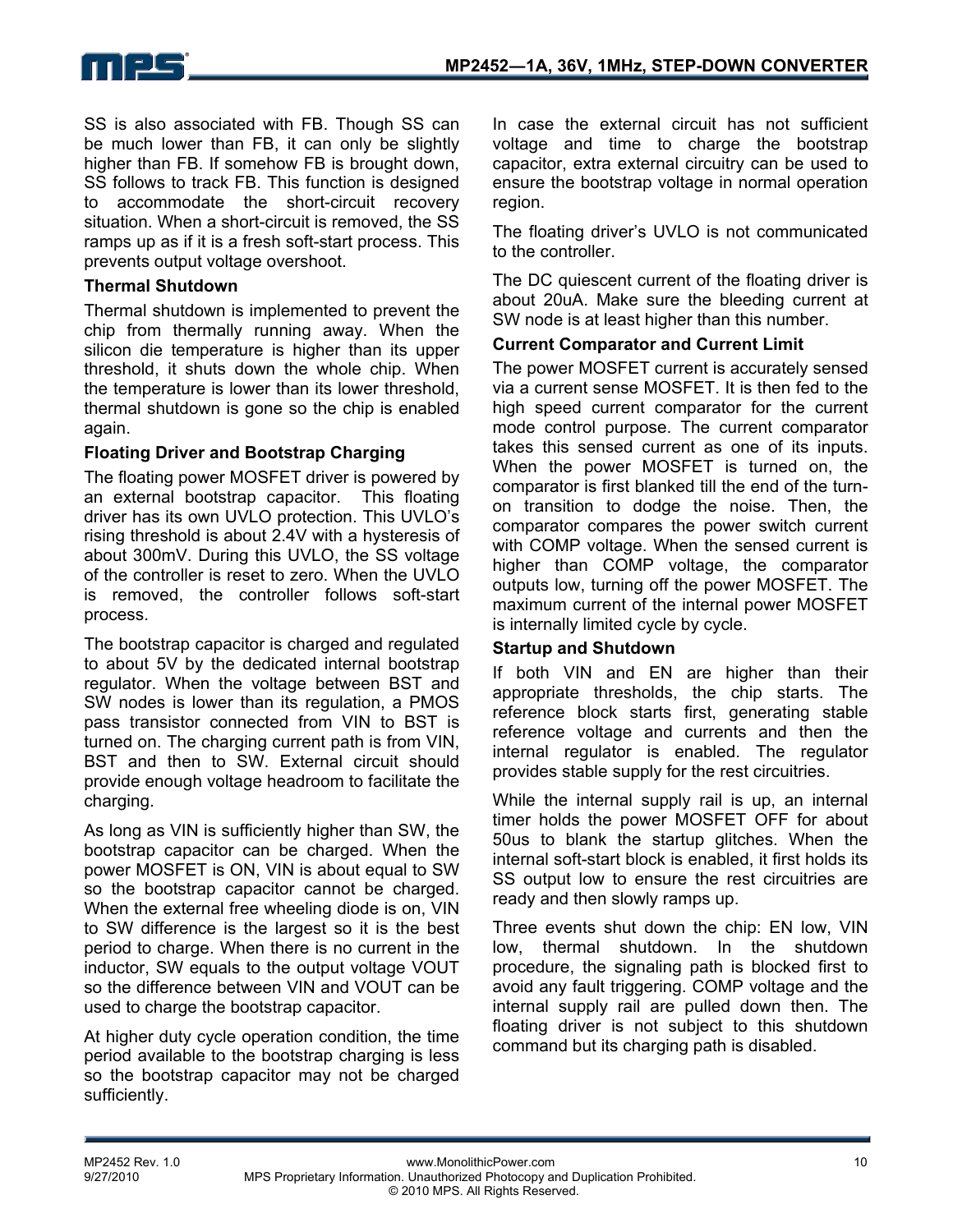## **APPLICATION INFORMATION COMPONENT SELECTION**

### **Setting the Output Voltage**

The output voltage is set using a resistive voltage divider from the output voltage to FB pin. The voltage divider divides the output voltage down to the feedback voltage by the ratio:

$$
V_{FB} = V_{OUT} \frac{R2}{R1 + R2}
$$

Thus the output voltage is:

$$
V_{OUT} = V_{FB} \frac{(R1 + R2)}{R2}
$$

The feedback resistor R1 also sets the feedback loop bandwidth with the internal compensation capacitor.

Choose R1 around 124kΩ for optimal transient response. R2 is then given by:

$$
R2 = \frac{R1}{\frac{V_{OUT}}{0.794V} - 1}
$$

**Table 1―Resistor Selection vs. Output Voltage Setting** 

| $\mathsf{V}_{\mathsf{OUT}}$ | R <sub>1</sub>     | R <sub>2</sub>      |
|-----------------------------|--------------------|---------------------|
| 0.8V                        | 124k $\Omega$ (1%) | NS.                 |
| 1.2V                        | $124k\Omega(1\%)$  | $243k\Omega(1\%)$   |
| 3.3V                        | $124k\Omega(1\%)$  | $ 39.2k\Omega(1\%)$ |
| 5V                          | 124k $\Omega$ (1%) | $ 23.7k\Omega(1\%)$ |

### **Inductor**

The inductor is required to supply constant current to the output load while being driven by the switched input voltage. A larger value inductor will result in less ripple current that will result in lower output ripple voltage. However, the larger value inductor will have a larger physical size, higher series resistance, and/or lower saturation current.

Generally, a good rule for determining the inductance to use is to allow the peak-to-peak ripple current in the inductor to be approximately 30% of the maximum load current. Also, make sure that the peak inductor current is below the maximum switch current limit. The inductance value can be calculated by:

$$
L1 = \frac{V_{OUT}}{f_S \times \Delta I_L} \times \left(1 - \frac{V_{OUT}}{V_{IN}}\right)
$$

Where  $V_{\text{OUT}}$  is the output voltage,  $V_{\text{IN}}$  is the input voltage,  $f_s$  is the switching frequency, and  $\Delta I_{\parallel}$  is the peak-to-peak inductor ripple current.

Choose an inductor that will not saturate under the maximum inductor peak current. The peak inductor current can be calculated by:

$$
I_{LP} = I_{LOAD} + \frac{V_{OUT}}{2 \times f_S \times L1} \times \left(1 - \frac{V_{OUT}}{V_{IN}}\right)
$$

Where  $I_{\text{LOAD}}$  is the load current.

Table 2 lists a number of suitable inductors from various manufacturers. The choice of which style inductor to use mainly depends on the price vs. size requirements and any EMI requirement.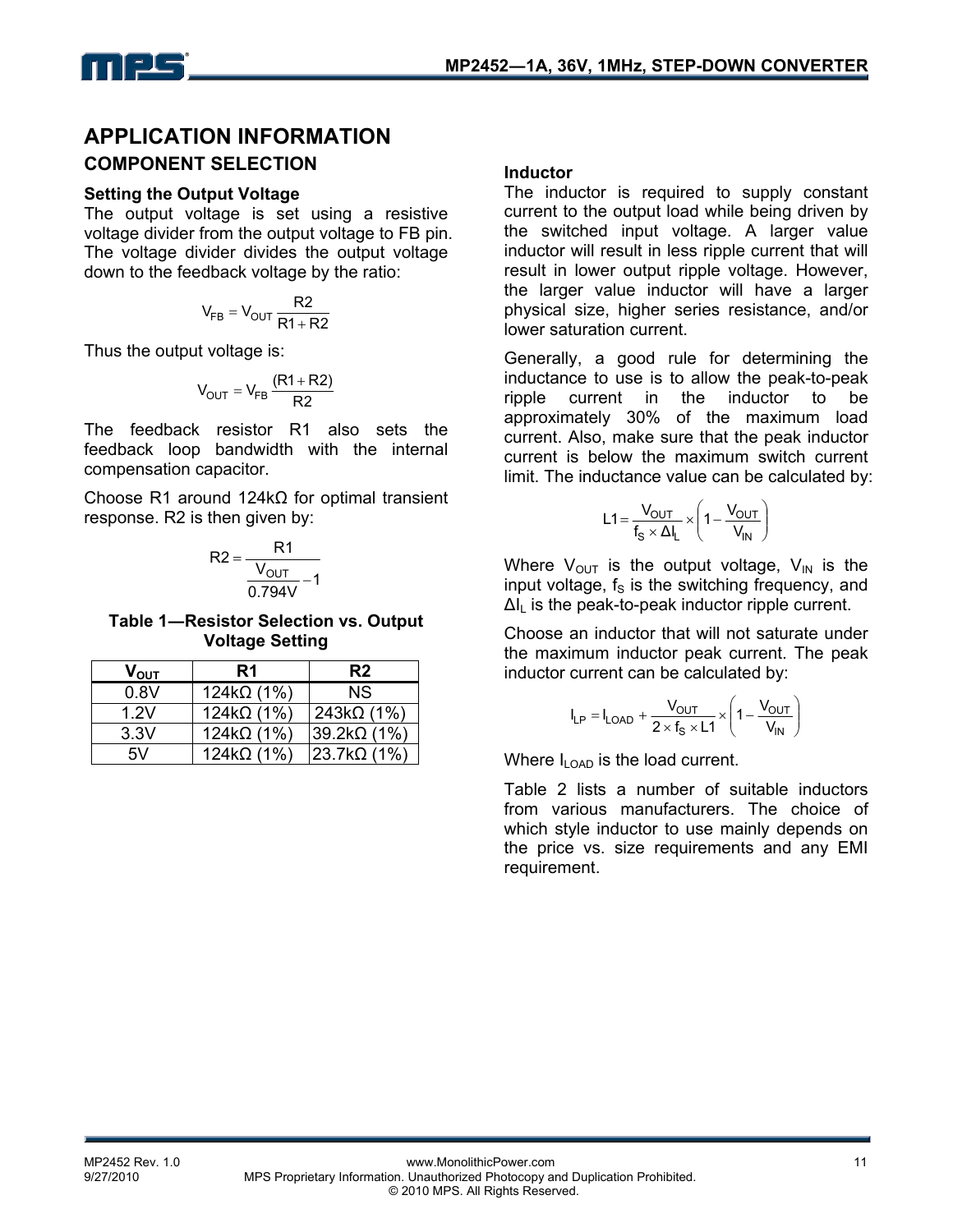| <b>Part Number</b>  | Inductance (µH) | Max DCR $(\Omega)$       | <b>Current Rating (A)</b> | <b>Dimensions</b><br>$L \times W \times H$ (mm <sup>3</sup> ) |  |  |
|---------------------|-----------------|--------------------------|---------------------------|---------------------------------------------------------------|--|--|
|                     |                 | <b>Wurth Electronics</b> |                           |                                                               |  |  |
| 744062003           | 3.3             | 0.032                    | 2.8                       | 6.8x6.8x2.3                                                   |  |  |
| 7447789004          | 4.7             | 0.035                    | 2.9                       | 7.3x7.3x3.2                                                   |  |  |
| 7447789006          | 6.8             | 0.044                    | 2.5                       | 7.3x7.3x3.2                                                   |  |  |
| 744065100           | 10              | 0.053                    | 3                         | 10x10x2.8                                                     |  |  |
| 744066150           | 15              | 0.05                     | 3.2                       | 10x10x3.8                                                     |  |  |
|                     | <b>TOKO</b>     |                          |                           |                                                               |  |  |
| D73CB-#636CY-3R3M   | 3.3             | 0.035                    | 2.26                      | 7.6x7.6x3.5                                                   |  |  |
| DS75LC-B1047AS-4R7N | 4.7             | 0.026                    | 3.5                       | 7.6x7.6x5.0                                                   |  |  |
| DS75LC-B1047AS-6R8N | 6.8             | 0.036                    | 2.9                       | 7.6x7.6x5.0                                                   |  |  |
| DS75LC-B1047AS-100M | 10              | 0.053                    | 2.3                       | 7.6x7.6x5.0                                                   |  |  |
| DS85LC-B1000AS-150M | 15              | 0.077                    | 2.1                       | 8.4x8.3x5.0                                                   |  |  |

| <b>Table 2-Inductor Selection Guide</b> |  |
|-----------------------------------------|--|
|                                         |  |

### **Input Capacitor**

The input capacitor (C1) can be electrolytic, tantalum or ceramic. When using electrolytic or tantalum capacitors, a small, high quality ceramic capacitor, i.e. 0.1µF, should be placed as close to the IC as possible. When using ceramic capacitors, make sure that they have enough capacitance to provide sufficient charge to prevent excessive voltage ripple at input. The input voltage ripple caused by capacitance can be estimated by:

$$
\Delta V_{IN} = \frac{I_{LOAD}}{f_S \times C1} \times \frac{V_{OUT}}{V_{IN}} \times \left(1 - \frac{V_{OUT}}{V_{IN}}\right)
$$

### **Output Capacitor**

The output capacitor (C2) is required to maintain the DC output voltage. Ceramic, tantalum, or low ESR electrolytic capacitors are recommended. Low ESR capacitors are preferred to keep the output voltage ripple low. The output voltage ripple can be estimated by:

$$
\Delta V_{\text{OUT}} = \frac{V_{\text{OUT}}}{f_{\text{S}} \times L} \times \left(1 - \frac{V_{\text{OUT}}}{V_{\text{IN}}}\right) \times \left(R_{\text{ESR}} + \frac{1}{8 \times f_{\text{S}} \times C2}\right)
$$

Where L is the inductor value and  $R_{ESR}$  is the equivalent series resistance (ESR) value of the output capacitor.

In the case of ceramic capacitors, the impedance at the switching frequency is dominated by the capacitance. The output voltage ripple is mainly caused by the capacitance. For simplification, the output voltage ripple can be estimated by:

$$
\Delta V_{\text{OUT}} = \frac{V_{\text{OUT}}}{8 \times f_{\text{S}}^2 \times L \times C2} \times \left(1 - \frac{V_{\text{OUT}}}{V_{\text{IN}}}\right)
$$

In the case of tantalum or electrolytic capacitors, the ESR dominates the impedance at the switching frequency. For simplification, the output ripple can be approximated to:

$$
\Delta V_{\text{OUT}} = \frac{V_{\text{OUT}}}{f_{\text{S}} \times L} \times \left(1 - \frac{V_{\text{OUT}}}{V_{\text{IN}}}\right) \times R_{\text{ESR}}
$$

The characteristics of the output capacitor also affect the stability of the regulation system.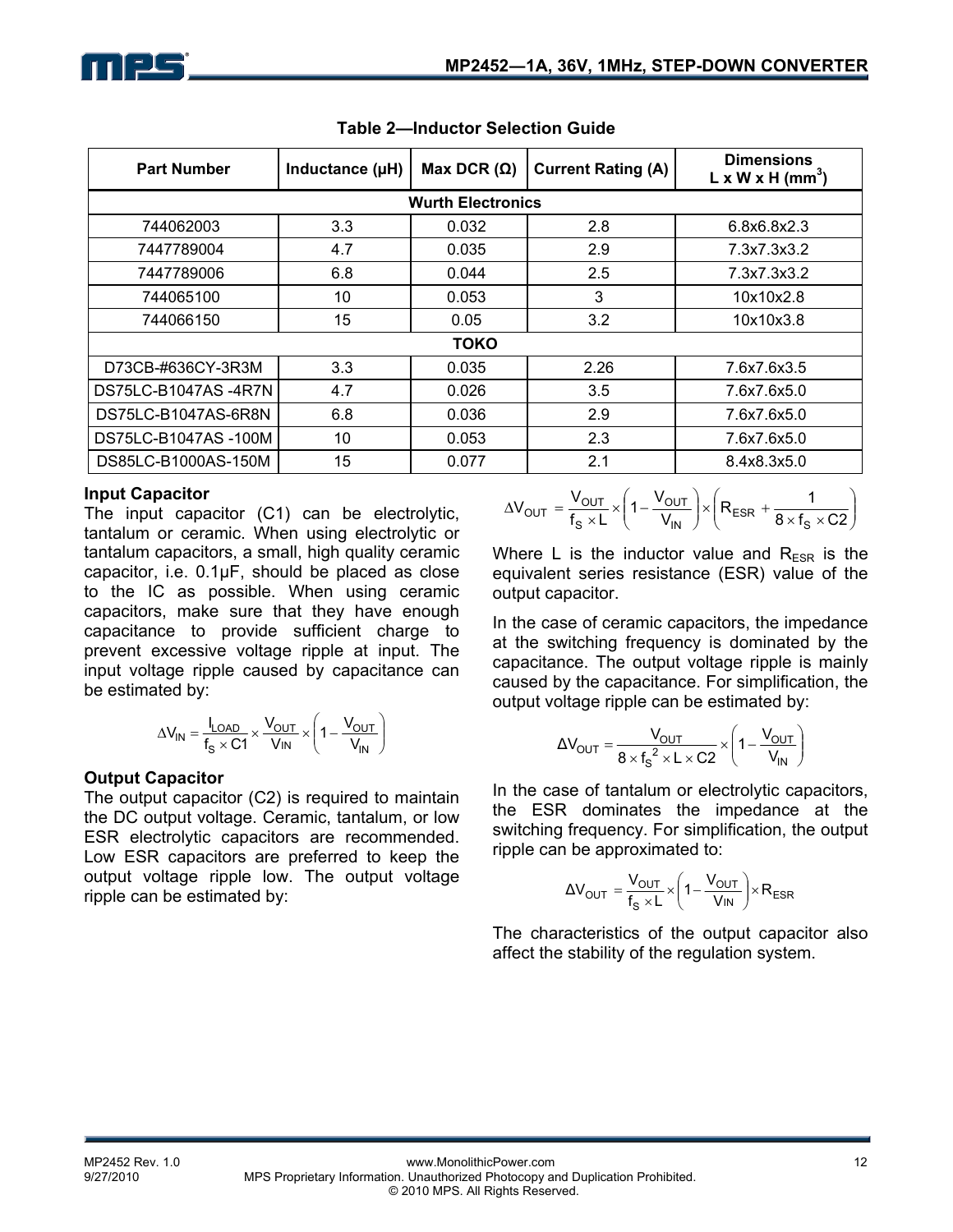![](_page_12_Picture_0.jpeg)

### **Compensation Components**

The goal of compensation design is to shape the converter transfer function to get a desired loop gain. Lower crossover frequencies result in slower line and load transient responses, while higher crossover frequencies could cause system unstable. A good rule of thumb is to set the crossover frequency to approximately one-tenth of the switching frequency. If an electrolytic capacitor is used, the loop bandwidth is no higher than 1/4 of the ESR zero frequency ( $f_{FSR}$ ).  $f_{FSR}$  is given by:

$$
f_{ESR} = \frac{1}{2\pi \times C2 \times R_{ESR}}
$$

The Table 3 lists the typical values of compensation components for some standard output voltages with various output capacitors (ceramic) and inductors. The values of the compensation components have been optimized for fast transient responses and good stability at given conditions.

#### **Table 3—Compensation Values for Typical Output Voltage/Capacitor Combinations**

| $V_{OUT}$<br>(V) | $L(\mu H)$ | C <sub>2</sub><br>$(\mu F)$ | R <sub>2</sub><br>$(k\Omega)$ | C <sub>3</sub><br>(pF) |
|------------------|------------|-----------------------------|-------------------------------|------------------------|
| 1.2              | 3.3        | 10                          | 243                           | 6.8                    |
| 2.5              | 4.7        | 10                          | 57.6                          | 6.8                    |
| 3.3              | 4.7        | 10                          | 39.2                          | 10                     |
| 5                | 6.8        | 10                          | 23.7                          | 10                     |
| 12               | $10 - 15$  | 10                          | 8.87                          | 10                     |

#### **Note:**

With the compensation, the control loop has the bandwidth at about 1/10 switching frequency and the phase margin higher than 45 degree.

### **External Bootstrap Diode**

An external bootstrap diode may enhance the efficiency of the regulator. In below cases, an external BST diode is recommended from the 5V to BST pin:

- There is a 5V rail available in the system;
- $V_{IN}$  is no greater than 5V;
- $\bullet$  V<sub>OUT</sub> is between 3.3V and 5V:

This diode is also recommended for high duty cycle operation (when  $V_{\text{OUT}}$  /  $V_{\text{IN}} > 65\%)$ applications.

 The bootstrap diode can be a low cost one such as IN4148 or BAT54.

![](_page_12_Figure_17.jpeg)

### **Figure 2—External Bootstrap Diode**

At no load or light load, the converter may operate in pulse skipping mode in order to maintain the output voltage in regulation. Thus there is less time to refresh the BS voltage. In order to have enough gate voltage under such operating conditions, the difference of  $V_{IN} - V_{OUT}$ should be greater than 3V. For example, if the  $V_{\text{OUT}}$  is set to 3.3V, the V<sub>IN</sub> needs to be higher than 3.3V+3V=6.3V to maintain enough BS voltage at no load or light load. To meet this requirement, EN pin can be used to program the input UVLO voltage to Vout+3V.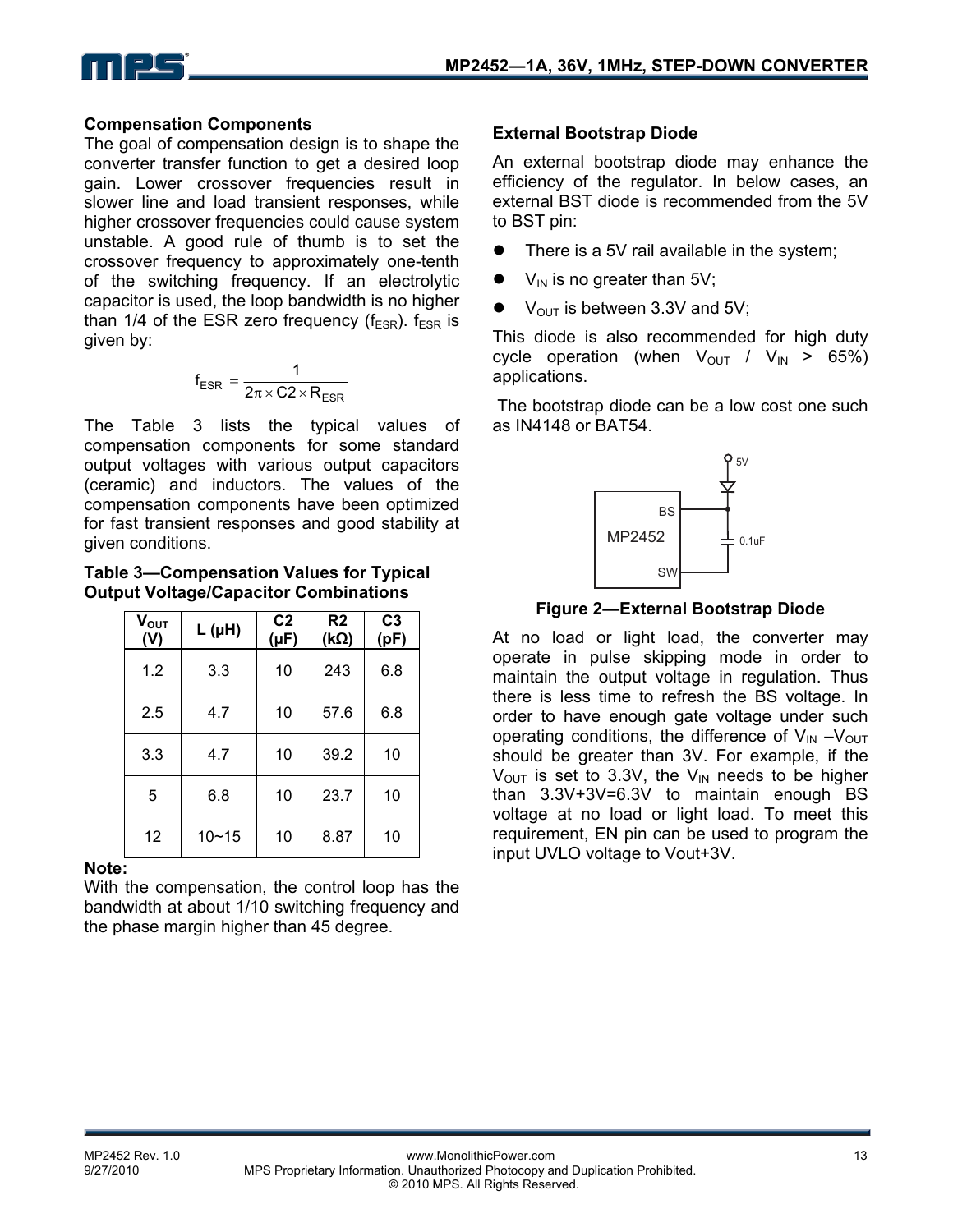![](_page_13_Picture_0.jpeg)

## **TYPICAL APPLICATION CIRCUITS**

![](_page_13_Figure_3.jpeg)

**Figure 3—3.3V Output Typical Application Schematic** 

![](_page_13_Figure_5.jpeg)

**Figure 4—12V Output Typical Application Schematic**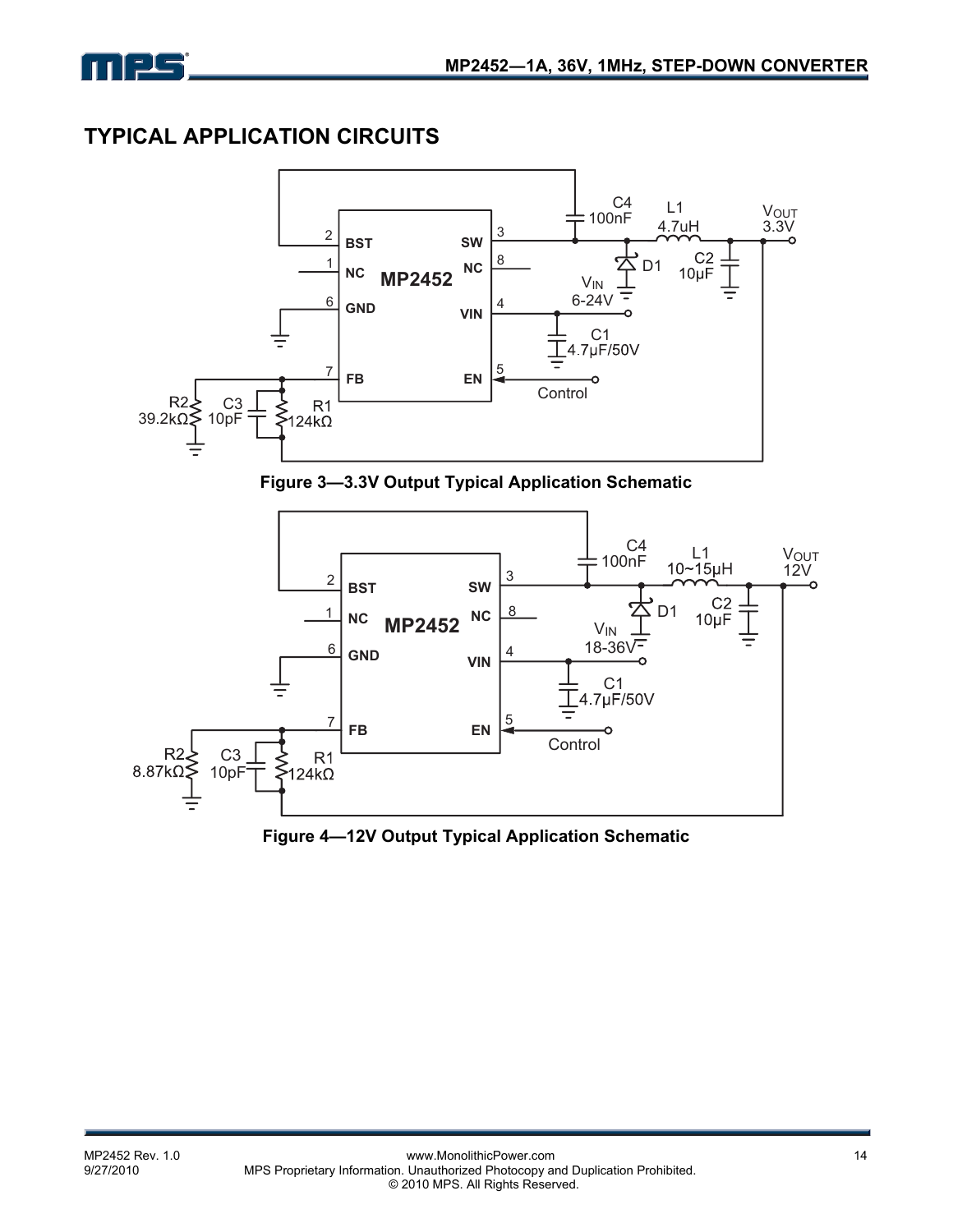![](_page_14_Picture_0.jpeg)

## **PCB LAYOUT**

PCB layout is very important to achieve stable operation. It is highly recommended to duplicate EVB layout for optimum performance.

If change is necessary, please follow these guidelines and take figure 5 for reference.

- 1) Keep the path of switching current short and minimize the loop area formed by Input cap, high-side MOSFET and external switching diode.
- 2) Bypass ceramic capacitors are suggested to be put close to the Vin Pin.
- 3) Ensure all feedback connections are short and direct. Place the feedback resistors and compensation components as close to the chip as possible.
- 4) Route SW away from sensitive analog areas such as FB.
- 5) Connect IN, SW, and especially GND respectively to a large copper area to cool the chip to improve thermal performance and long-term reliability.

![](_page_14_Figure_10.jpeg)

**MP2452 Typical Application Circuit** 

![](_page_14_Figure_12.jpeg)

**Top Layer Bottom Layer Figure 5—Typical Application Circuit and PCB Layout Guide (Double Layers)**